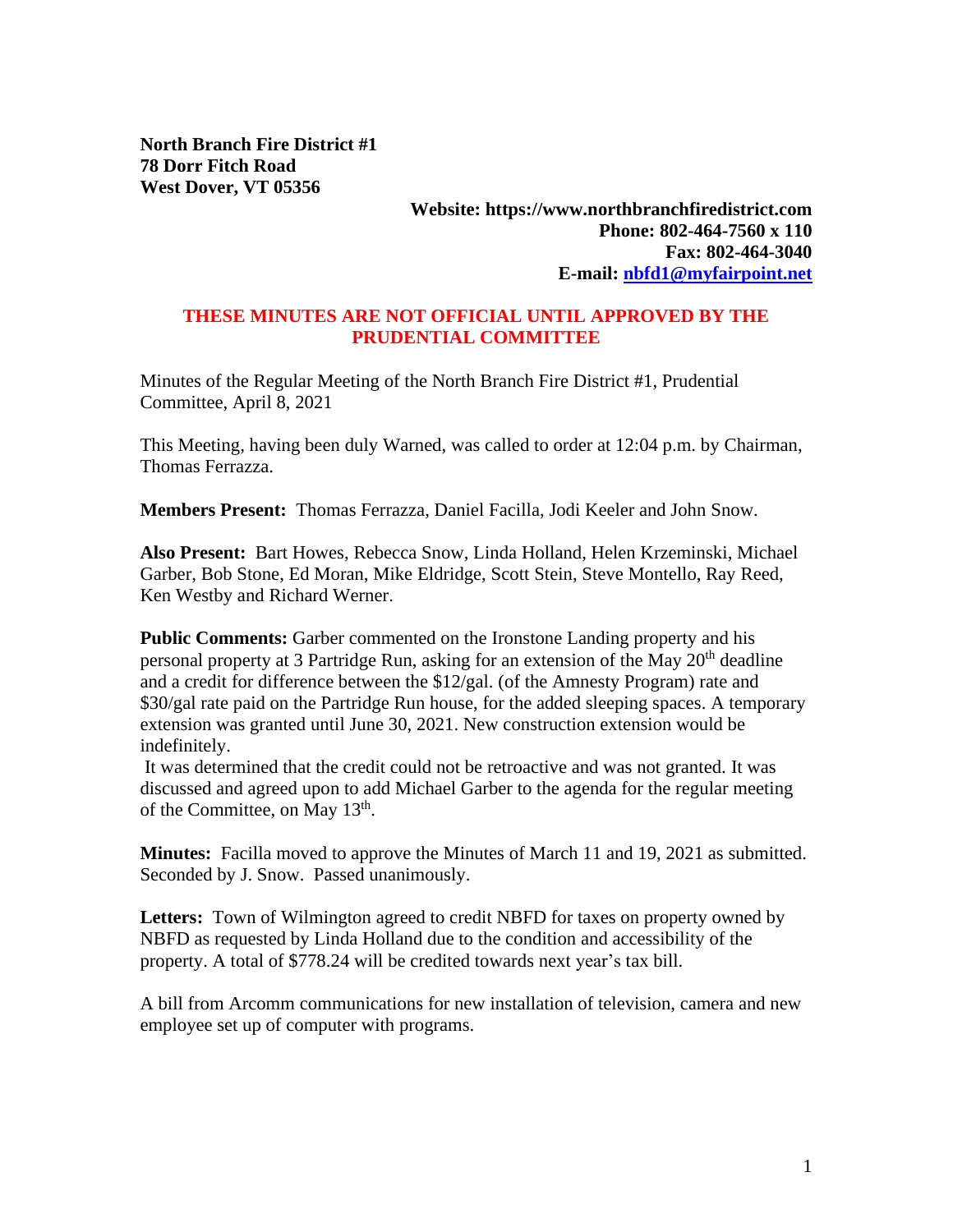Gary Henry requested an extension on his \$12/gal rate at his Tamarack property. It was decided to give him a temporary extension until June 30, 2021 and added him to the agenda for the May  $13<sup>th</sup>$  regular meeting.

Ray Reed was present to go over changes in his contract. Changes will not affect content, only order of paragraphs. NBFD will contact him to come back and sign it when ready in a few days.

**\***Ferrazza addressed the recent Amnesty Program and a letter that was sent to several customers of NBFD by Rich Werner, who manages several associations in the district. Ferrazza declares that it was irresponsible and could possibly discourage customers to take advantage of the substantial savings.

**Treasurer's Report**: Keeler moved to pay the monthly bills in the amount of \$82,866.16. Seconded by Facilla. Passed unanimously.

Prudent Capital Reserve is at \$648,151.84

**Chief Operator's Report:** Howes informs the Committee that \$63,000 needs to be added to our 2021 Capital Expenditures, for the cost of the replacement of 1,020 endpoint meters. This is due to a need to replace existing meters bought in 2015 using older 3G technology. The new endpoints will be using 4G LTE technology. The availability of 3G by cellular providers is due to phase-out by February 2022, requiring us to replace 2/3's of our existing meters before the 2022 spring billing. The new meters will have significant savings for NBFD and will come with a warranty which is under review for clarification. The new 4G LTE units will last 20 years, compared to our current meters, which have a 10-year life. Howes reminds the Committee that there needs to be an amendment to this year's Capital Expenditures Budget and the Article 7 Annual Warning will have to be amended from the floor at the Annual meeting.

**Contracts:** There was a motion by Facilla, to accept Ted Murphy's contract extension. It was seconded by J. Snow and passed unanimously.

There was a motion by Facilla to accept the Seasons on Mount Snow contract extension. It was seconded by J. Snow and passed unanimously.

There was a motion by Facilla to accept Bob Rubin's contract with an addition of a bedroom, at the \$40/gal rate. It was seconded by J. Snow and passed unanimously.

Tabby, from the Town of Dover, asked for clarification re: construction permits needing an Act 250 permit and the letter generated by NBFD. It was explained that NBFD will generate a letter for the applicant, confirming gallonage is available. That letter is then attached to the application that goes to the state, for approval.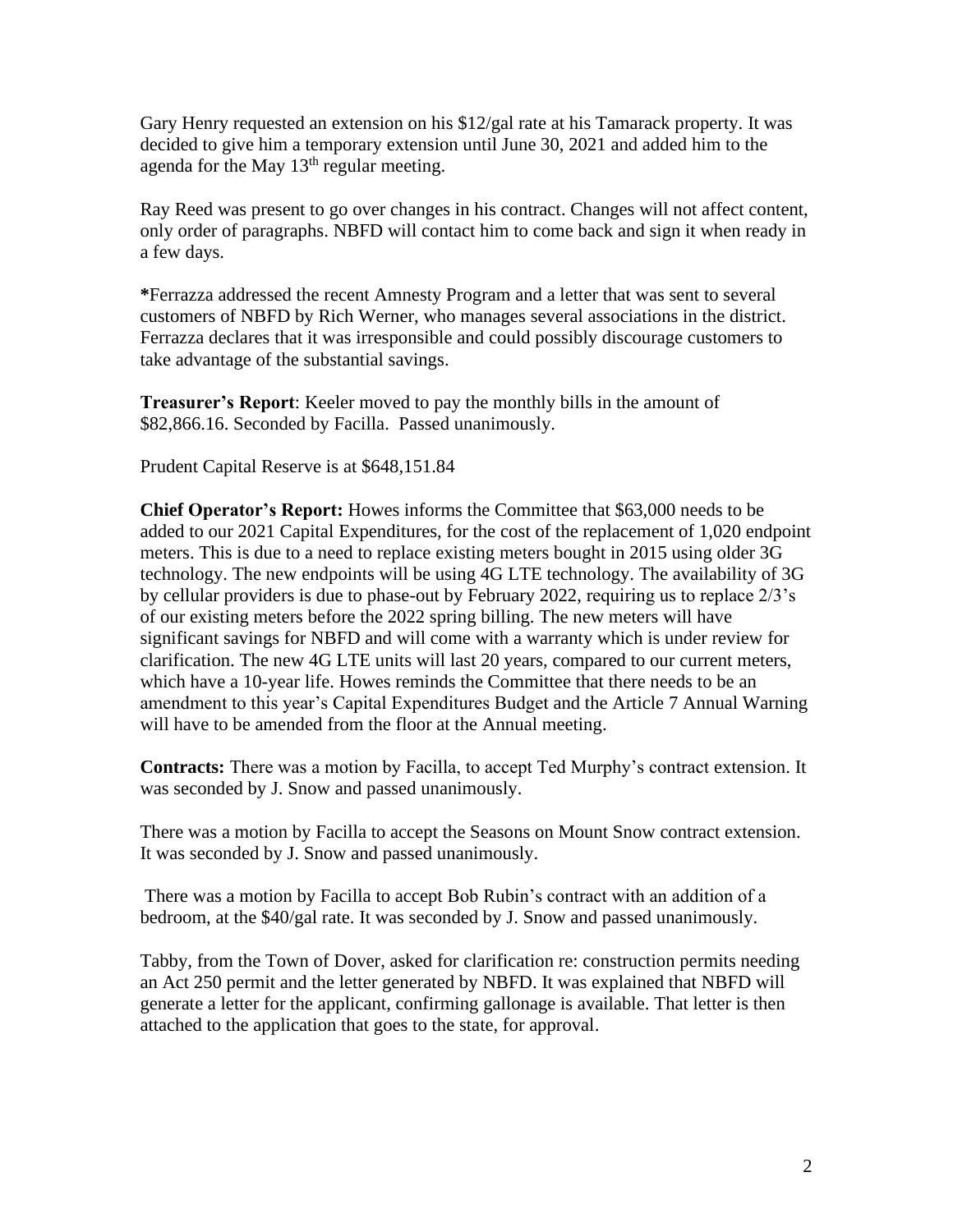**Review/Approval of Budgets:** There was a motion accept budgets, as is, from J. Snow. It was seconded by Facilla and passed unanimously. It was noted any amendments would be approved, from the floor, at the annual meeting.

**Executive Session:** At 12:41 p.m., Snow moved to go into Executive Session for legal matters. Keeler seconded the motion and passed unanimously. Facilla moved to come out of Executive session at 3:14 p.m., Snow seconded the motion and was passed unanimously.

## DECISIONS:

The Committee discussed the requests of Gary Henry and Mike Garber as they relate to the legal settlement with Richard Caplan. No decision was made.

The Committee is adding the letter from Rich Werner to the minutes as an attachment in its entirety, acknowledging that nothing was discussed with Rich, who was allowed into the session when he arrived, other than a reading of the letter by Rich.

The committee announces that the attorney has approved as fair and equitable a potential new billing procedure.

NBFD will conduct an Informational Meeting on April  $27<sup>th</sup>$ , 2021, for the public to address any questions or concerns. The meeting will be warned, in the Deerfield Valley News, the week of the  $19<sup>th</sup>$  and on the NBFD website. A link to attend by Teams, will be available, on the website.

**Other public comments via Teams:** Steve Montello asked about proxy ballots. It was explained that according to Title 24 of State Statutes, towns cannot vote by proxy for articles. Absentee ballots are available for voting on elections.

Bob Stone asked if non-voters could speak at the Informational Meeting on April  $27<sup>th</sup>$ . Committee responded yes and their input is welcome. Mr. Stone expressed concern that second homeowners cannot vote in the district. It was explained that it is Vermont State law. He asked if Rich Warner's letter would be put into the record. The Committee stated that the letter would be attached to the minutes of this meeting that is posted on NBFD's website.

Ken Westby (resident) expressed concern that the budget was discussed with Rich Werner under executive session. It was clarified that was not the case, but that he was given a copy of the Annual Report to take with him, as he left, with the budget in it, which is available to the public.

Ferrazza adjourned the meeting at 3:21 p.m.

Respectfully Submitted:

Helen Krzeminski,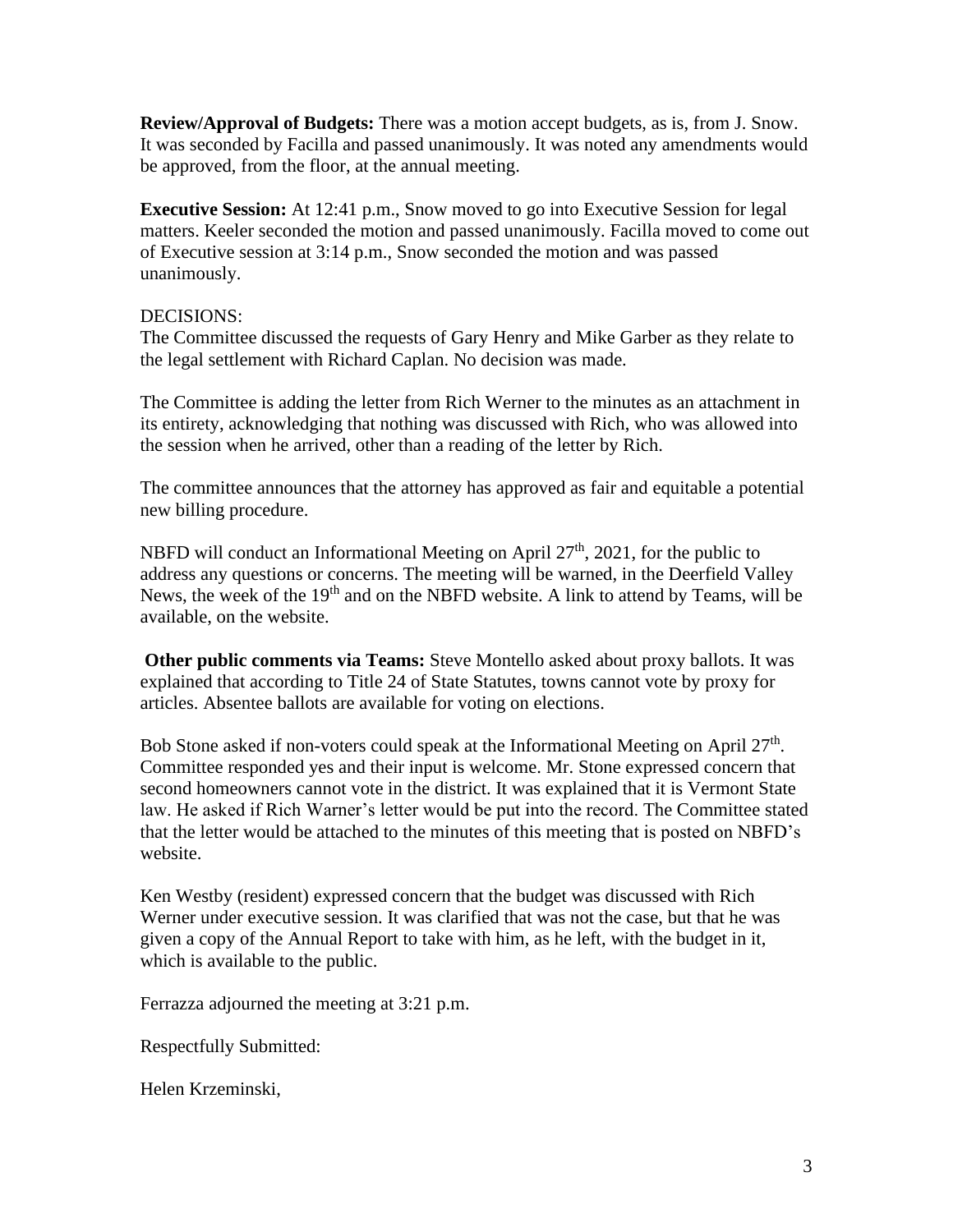Administrative Assistant

**cc:** T. Ferrazza, D. Facilla, J. Keeler, J. Snow, K. Braunbach, E. Floyd, B. Howes, H. Terhune, R. Stone, A. Pritcher, A. Palmiter, A. Perkins, A. Havreluk, C. Helmstetter, C. Turpin, G. Henry, G. Golet, Grayghostinn, J. Gooch, J. Eckert, J. Flanagan-Marchese, J. Mahon, J. Densmore, J. Brunen, J. Redd, L. Harkawik, L. Fraser, M. Hamilton, M. Formel, M. Hathaway, M. Garber, P. Fisher, P. Fitzpatrick, R. Reed, R. Caplan, R. Rubin, W. Ruane, S. MacDougall, S. Dupuis, S. Joyce-Albano, T. House, Weathervane Lodge, Y. Strus, Deerfield Valley News and Brattleboro Reformer.

Posted: North Branch Fire District #1, Wastewater Treatment Facility & Administrations Building. Dover Town Office.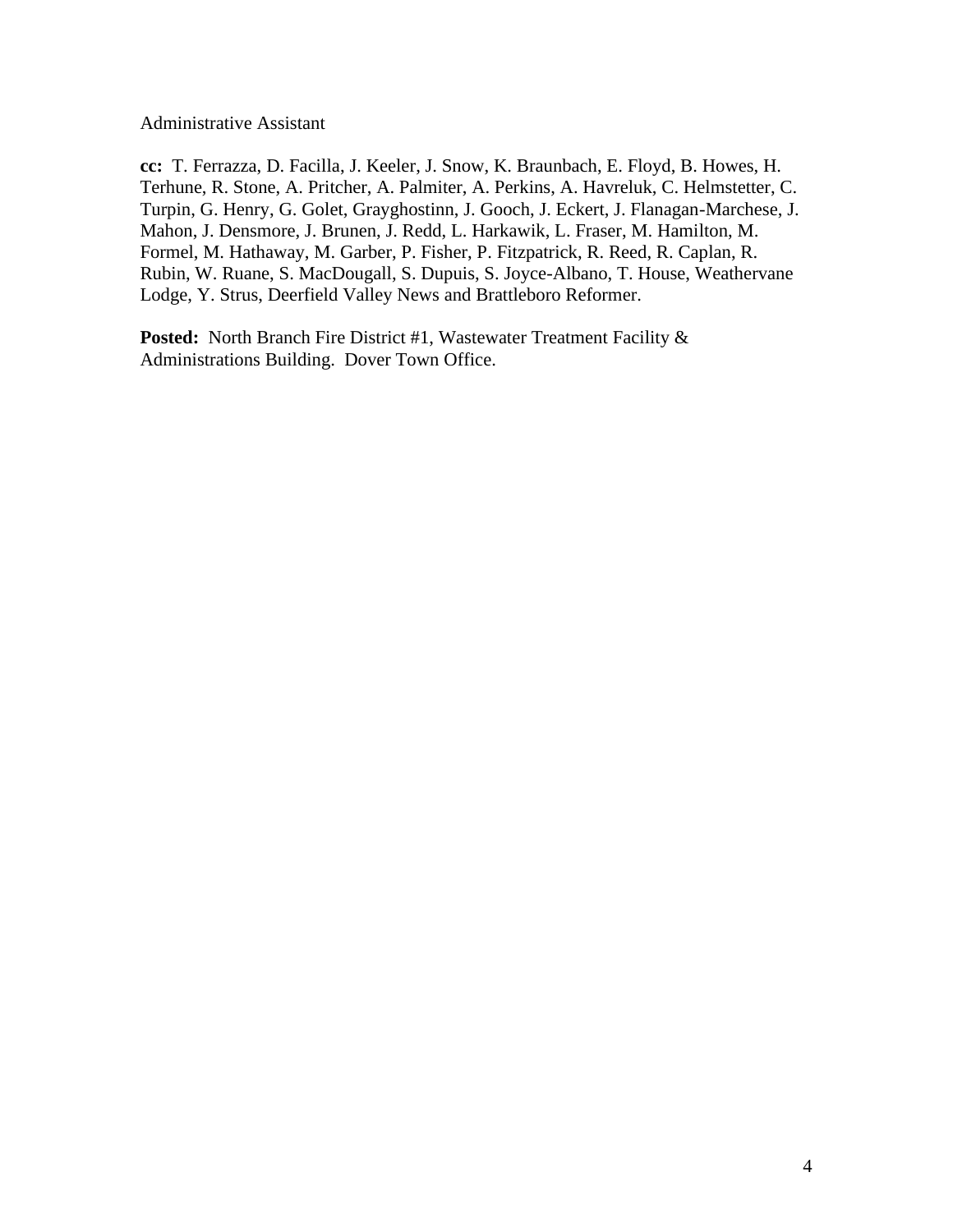## W & B Management

164 Vermont Route 100 P.O. Box 1339 West Dover, Vt. 05356 Phone: 802-464-5749 e-mail-info@wbmvt.com

April 8, 2021

North Branch Fire District

I recently became aware of concerns that many area users have expressed with the Fire District. I have been authorized by many of our customers to speak to you and see if some of these concerns can be remedied. Some of these concerns I believe can be addressed with some minor changes-

First, I would like to stress that I as a resident of Dover who has been in an elected position for over 25 years I do understand, as many of you Board members do, that it is not an easy task to serve on one of these boards. I do not believe that any action that the Prudential Committee has done is illegal, immoral or with intent to harm anyone.

Some of these concerns are as follow-

- Cost of Operations. Rates have gone from to .016 in 2015 to 032 cents per gallon in  $\bullet$ 2021. This include the new \$5,000,000 bond.
- Charges for new hook ups to NBSD have gone from \$7 to \$40 per gallon today scaring away  $\bullet$ any new developments. Any new development would reduce overall costs to current users.
- Guidelines for additional sleeping spaces continues to change with a direct impact on Real **Estate transactions.**
- At each NSBD Annual Meeting, the sewer charges are waived for all Town Buildings putting an undue burden on the NBSD users rather than the town taxpayers.
- At the February 19<sup>th</sup> NBSD, two members of the Board resigned and got re-appointed to longer terms. (see attached minutes) We believe that all 5 seats should come up for election.
- There was no Annual Meeting in 2020.

One of the common issues I feel in looking at the concerns expressed above is communications. As Adam Levine has expressed many times "we are lousy communicators", me included. As noted above -

The cost of operation, charges for hook ups, sleeping area guidelines, sewer charges for Municipal buildings and the Board resignations all may not be an issue if there was better communications. There seems to be difficulty with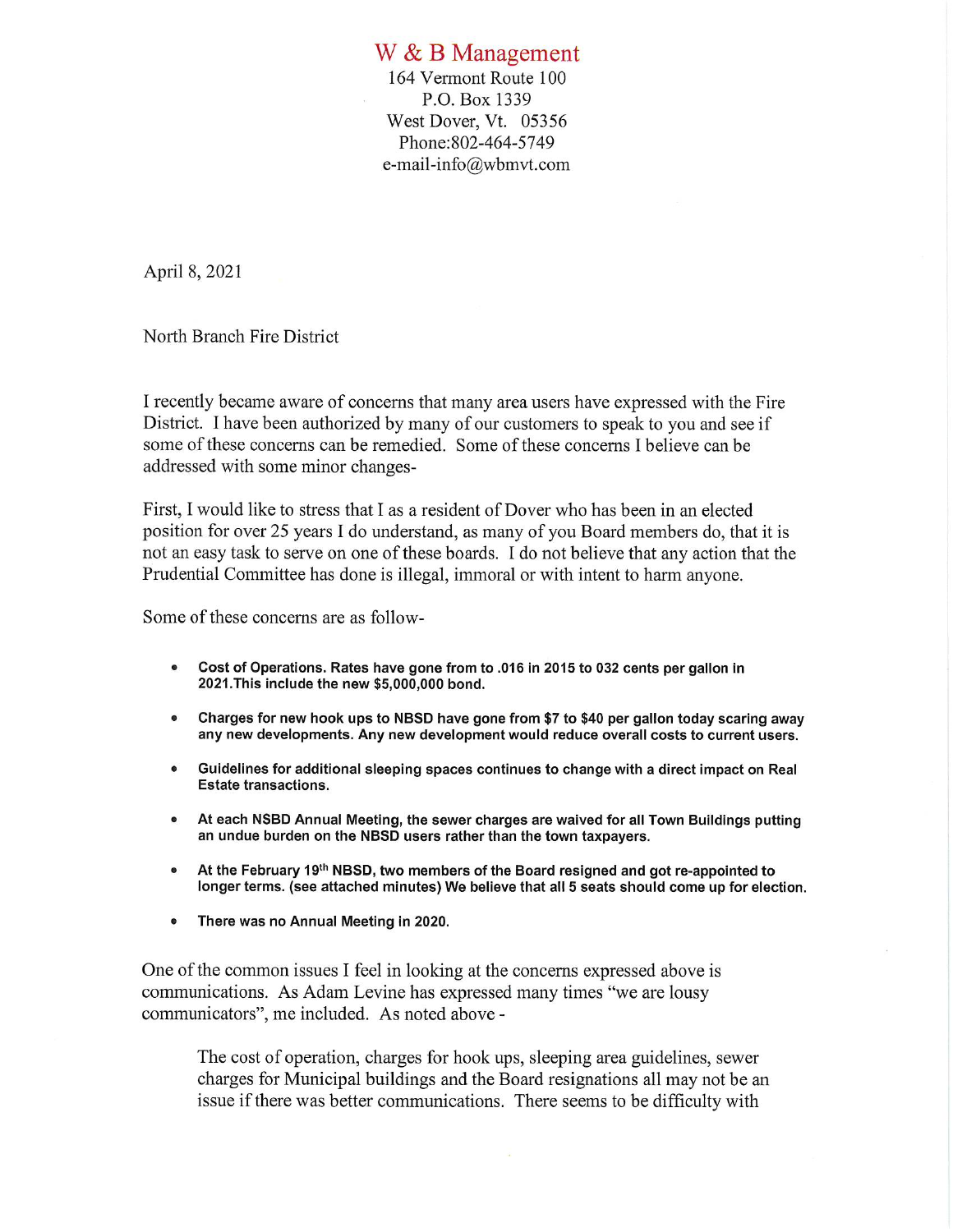people requesting information from the Fire District. I had gone to the web site and although there are several sets of minutes there are no agendas. The last minutes on the web site are from January 2021 (this was at the end of March). I did stop at the Town Office and the notice of meeting as well as the three more recent sets of minutes were posted there, which appears to fulfill your legal requirements. I was also informed and see at the bottom of the minutes that there are over 40 people that are e-mailed the agendas and minutes as soon as they are completed. The Web Site is very well done; however, it does lack a lot of information that would be especially useful.

I also know for a fact that many correspondences that the fire district sends out are very confusing, and also result in a lot of angst and anger amongst the consumers. As an example, the post card sent out twice during the ski season advising users that they be aware of decreased plant capacity resulted in numerous calls made to our office by customers who thought that they would have their water shut off during the holiday period. The more recent letter about bedrooms and sleeping spaces had many errors and was confusing that we received over 50 calls and emails so far to ask about this letter. I do realize that there is only so much information that you can fit on a post card, there could be a reference to direct people to the web site for a more complete explanation, which would make the, with many ask that. The post card and letter also give the fire district contact however many owners will contact their property manager or Association Board to find out what this means.

I would like to suggest as an immediate partial remedy to the concerns the following-

1-A better explanation of what happened with the Prudential Committee seats, as well as publishing or making available the letter from the Attorney in regard to the seats that was discussed at the March 2021 meeting. There is a lot of confusion and some people feel that Prudential Committee members resigning and being appointed is confusing, and hard to determine what happened and who is serving for what terms. Also, although your bylaws allow for an appointed person to serve the remainder of the term, this is not clear to many people and publishing the Attorney Opinion which as discussed in open session would help answer a lot of questions for people.

2-That the Fire District look into the feasibility of recording their meetings through either Duncan Cable or BCTV so that the meeting would be available on-line for any user to be able to review and keep up to date on what the Fire District doings. This would make many of the decisions more transparent, and although the results of votes are memorialized in the minutes, this give everyone a flavor of why those decisions were made. These can also be made available on the NBFD Web Site.

3-Committ at the annual meeting to accomplish/explain and memorialize the following -

A-That the Prudential Committee make easily available to the users of the Fire District a detailed report on the cost per gallon hook up fee and contemplate the feasibility in future years the hook up fee be voted on annually by the electorate.

B-That the Prudential Committee over the next year look into a program to recommend to the Electorate that would allow non-voting district users to be able to have more involvement in the supervision of the Fire District either through a situation similar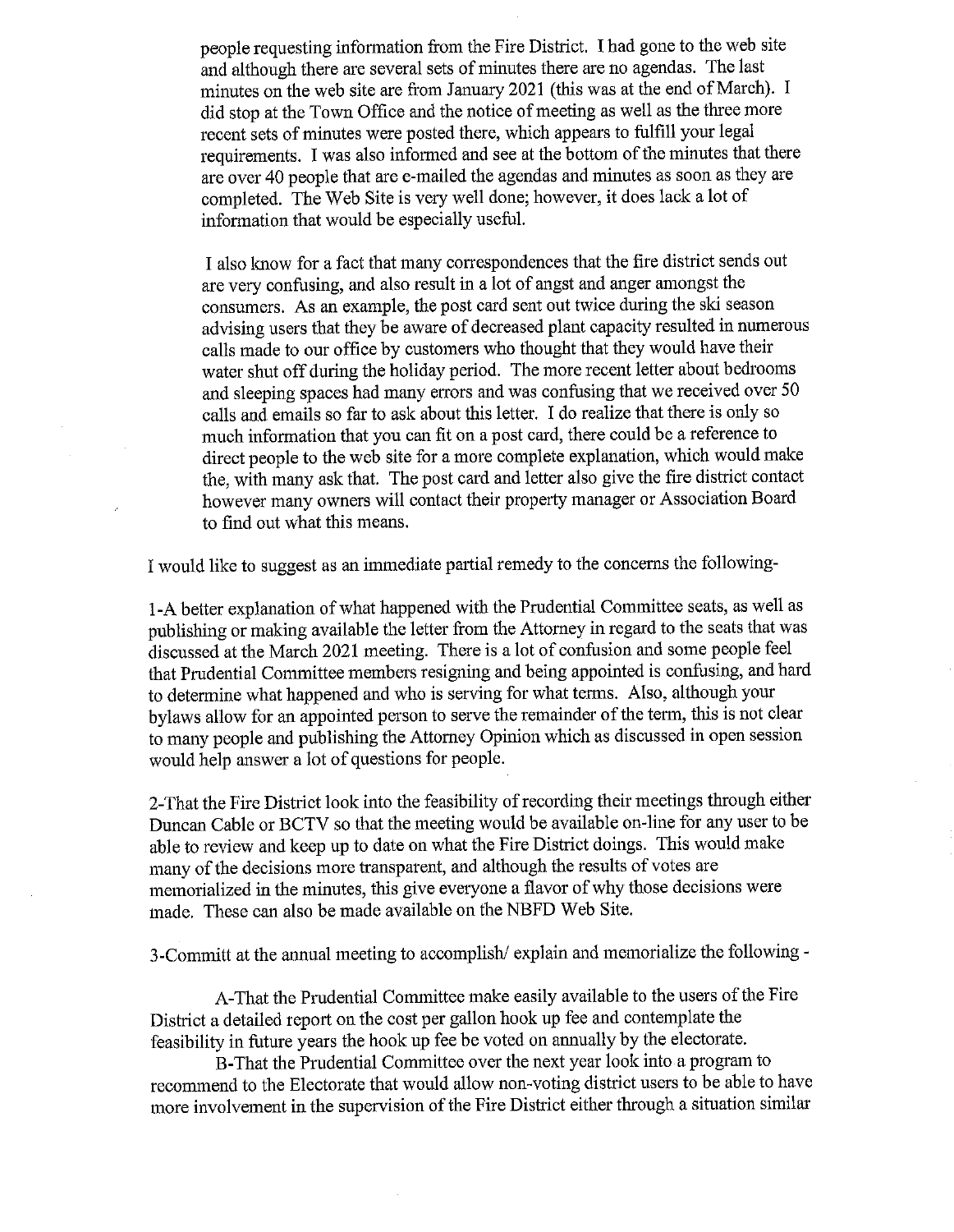to the Student Board Member on some school districts or a user advisory group to the Board- the make up or appointment options to be decided by the electorate and or Prudential Committee.

C-That the Prudential Committee have at the Annual Meeting what the Town of Dover would pay to the Fire District if the water fees were not waived, as well as what the Town does for the Fire District that it does not charge for, so that the electorate know the true cost of the article when they are voting on it.

D-That the Prudential Committee have discussion with the electorate on how voting to approve the annual budget relates to what the rates will be for the following year. Many people do not understand the relationship of approving the operational budget and how this works into determining the per gallon charge to the users. Maybe having in the discussion, the answer to "what will the charge per gallon be if we approve this budget".

E-That the Prudential Committee explain why there was no 2020 Annual Meeting. There is a lot of confusion for many people since the Town and School District did hold annual meeting last year- the lack of a 2020 NBFD annual meeting stands out. \*

F-That the Prudential Committee explain the reserve funds, the capital fund, and how much money is in each of the accounts, and what, if any formulas are being used to determine how much and what funds are appropriate to have in the accounts.

G-That the Prudential Committee explain the "one week" flow rates and the impact that this could have on the District if that number was exceeded consistently.

H-Finally, what I believe would be the most important item for the annual meeting- commit to the formation of a task force composed of a varied stakeholder group including Prudential Committee members, realtors; local management companies; consumers and business owners, be they voters or not, the make up and appointment by the Prudential Committee to formulate and present to the electorate a proposal that addresses the following concerns-#

- 1- A Policy on how the hookup fees are determined, and what method and how often should those fees be reviewed to make sure that they balance the financial needs of the NBFD and allows for affordable future development in the District.
- 2- Review the bedroom definition and sleeping space in the bylaws, along with gallons relate to each other and devise a plan that uses the actual construction of the structure to determine flow, which is usually consistent, instead of furniture in a unit that can change several times a year and creates more difficulty for everyone involved, along with being so difficult to enforce/ accurately track that it does not accomplish the purpose for which it was intended.
- 3- That instead of notifying users of their bedroom count/sleeping spaces the District notify the users of their gallons per day or gallons per week usage, and to utilize the new high-tech meters everyone installed to monitor daily or per week usage.
- 4- How the per gallon fees are determined, and if those should be tiered for usage, as well as possibly creating a sur-charge for users who use more than their allotted "daily/weekly" gallonage allotment

The formation of this group would also assist the Prudential Committee in explaining the system as well as giving buy in from a broader group of users.